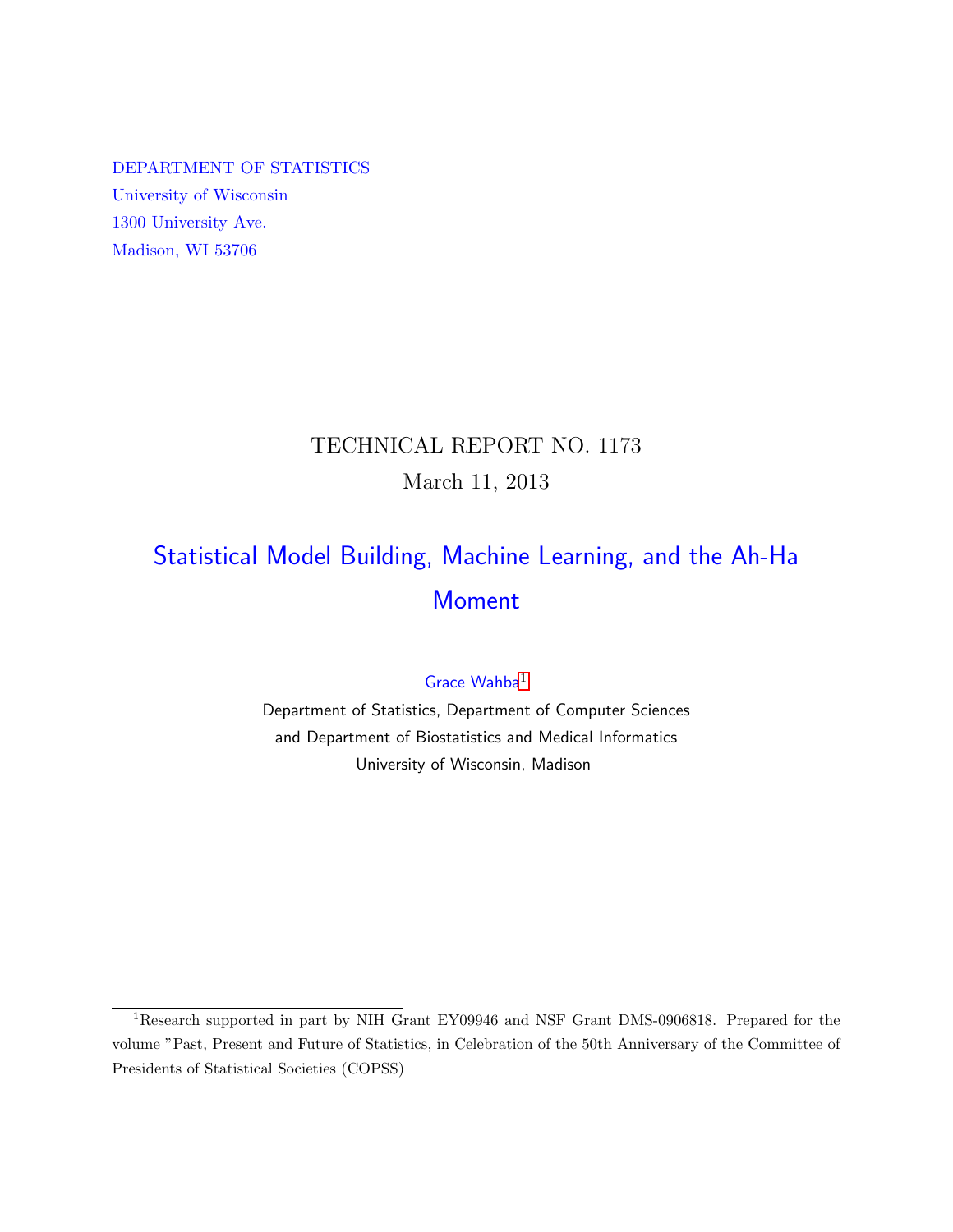#### Preamble

As a reciepient of the Elizabeth Scott Award, I received the folowing invitation from David Scott and COPSS:

"The Committee of Presidents of Statistical Societies (COPSS) will celebrate its 50th Anniversary in 2013. As part of its celebration, COPSS intends to publish a book with contributions from the past recipients of its four awards, namely the Fisher Lecture Award, the Presidents Award, the Elizabeth Scott Award, and the FN David Award. The theme of the book is Past, Present and Future of Statistical Science. As a past winner of one of the COPSS awards, we would like to invite you to contribute to this book... I will be working with you personally on your contribution ... Specifically, we are seeking contributions along (one of) the following lines:

- 1. Statistical Research: Your reflection on the past, present or future of a statistical research area of your choice. You are free to decide what you would like to focus on, i.e., past, present or future, or possibly all three.
- 2. Statistical Education: Your reflection/view on statistical education in some areas, e.g., BIG DATA, interdisciplinary research, graduate and undergraduate curriculum, promoting statistical education and research in developing countries, or statistical educational outreach.
- 3. Statistical Career: Your reflection on your own career, lessons and experience you have learned, and advice you would like to provide to young statisticians if sought.
- 4. A blend of the above three topics. "

(signed by David Scott representing COPSS).

I have chosen to focus on Item 3, reflecting on some particular "fun" pieces of my own statistical career, sprinkled with advice, and augmented with a few assorted remarks. Following is my contribution.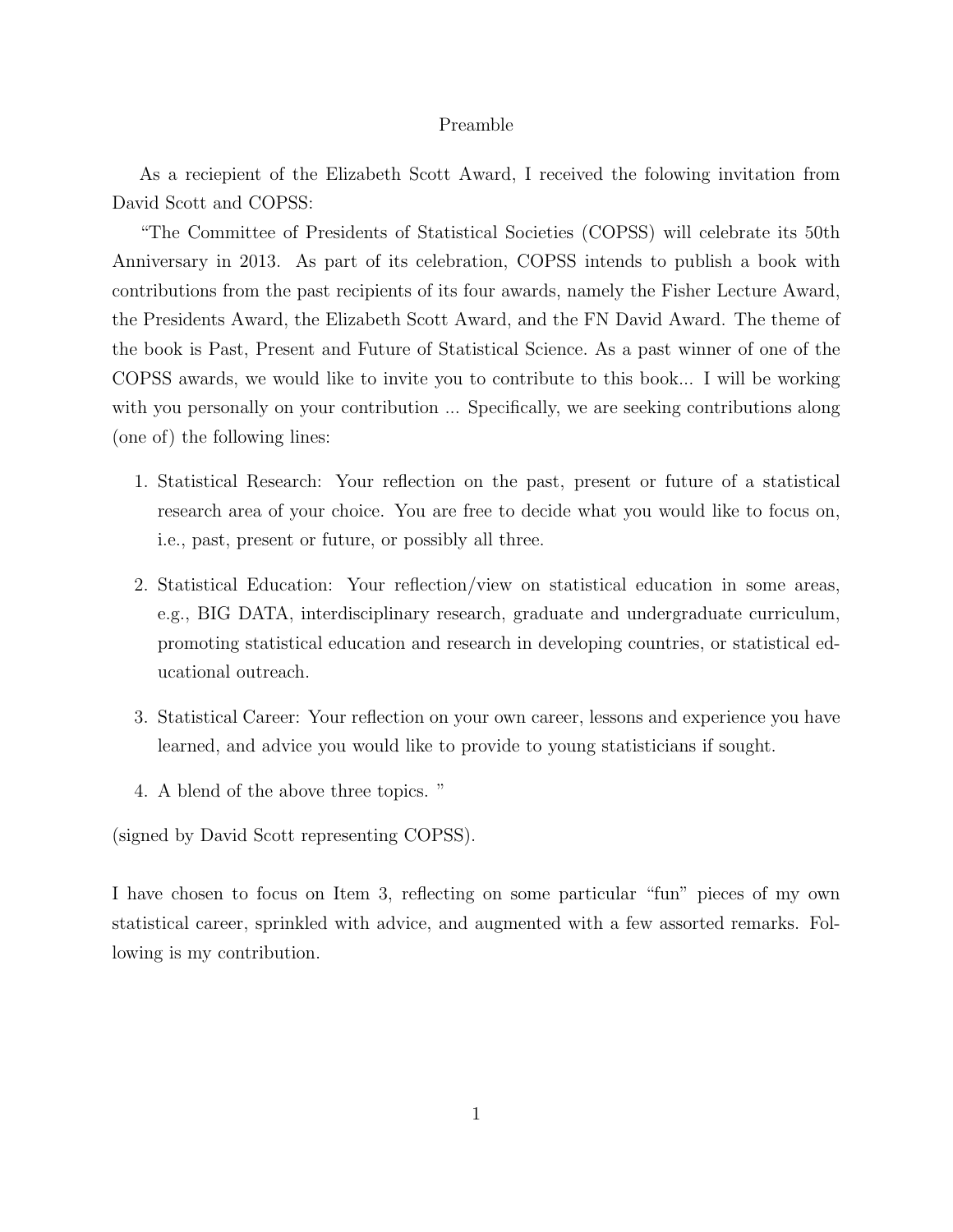# Chapter 1

# Statistical Model Building, Machine Learning, and the Ah-Ha Moment

[March 11, 2013 Chapter by Grace Wahba for the Committee of Presidents of Statistical Societies (COPSS) 50th anniversary volume]

Highly selected "Ah-Ha" moments from the beginning to the present of my research career are recalled - these are moments when the main idea just popped up instantaneously, sparking sequences of future research activity- almost all of these moments crucially involved discussions/interactions with others. Along with a description of these moments we give unsought advice to young statisticians. We conclude with remarks on issues relating to statistical model building/machine learning in the context of human subjects data.

## 1.1 Introduction-Manny Parzen and RKHS

Many of the "Ah-Ha" moments below involve Reproducing Kernel Hilbert Spaces (RKHS) so we begin there. My introduction to RKHS came while attending a class given by Manny Parzen on the lawn in front of the old Sequoia Hall at Stanford around 1963. See [\[24\]](#page-17-0).

For many years RKHS [\[1,](#page-15-0) [33\]](#page-17-1) were a little niche corner of research which suddenly became popular when their relation to Support Vector Machines (SVMs) became clear- more on that later. To understand most of the Ah-Ha moments it may help to know a few facts about RKHS which we now give.

An RKHS is a Hilbert space  $\mathcal H$  where all of the evaluation functionals are bounded linear functionals. What this means is the following: Let the domain of  $H$  be  $T$ , and the inner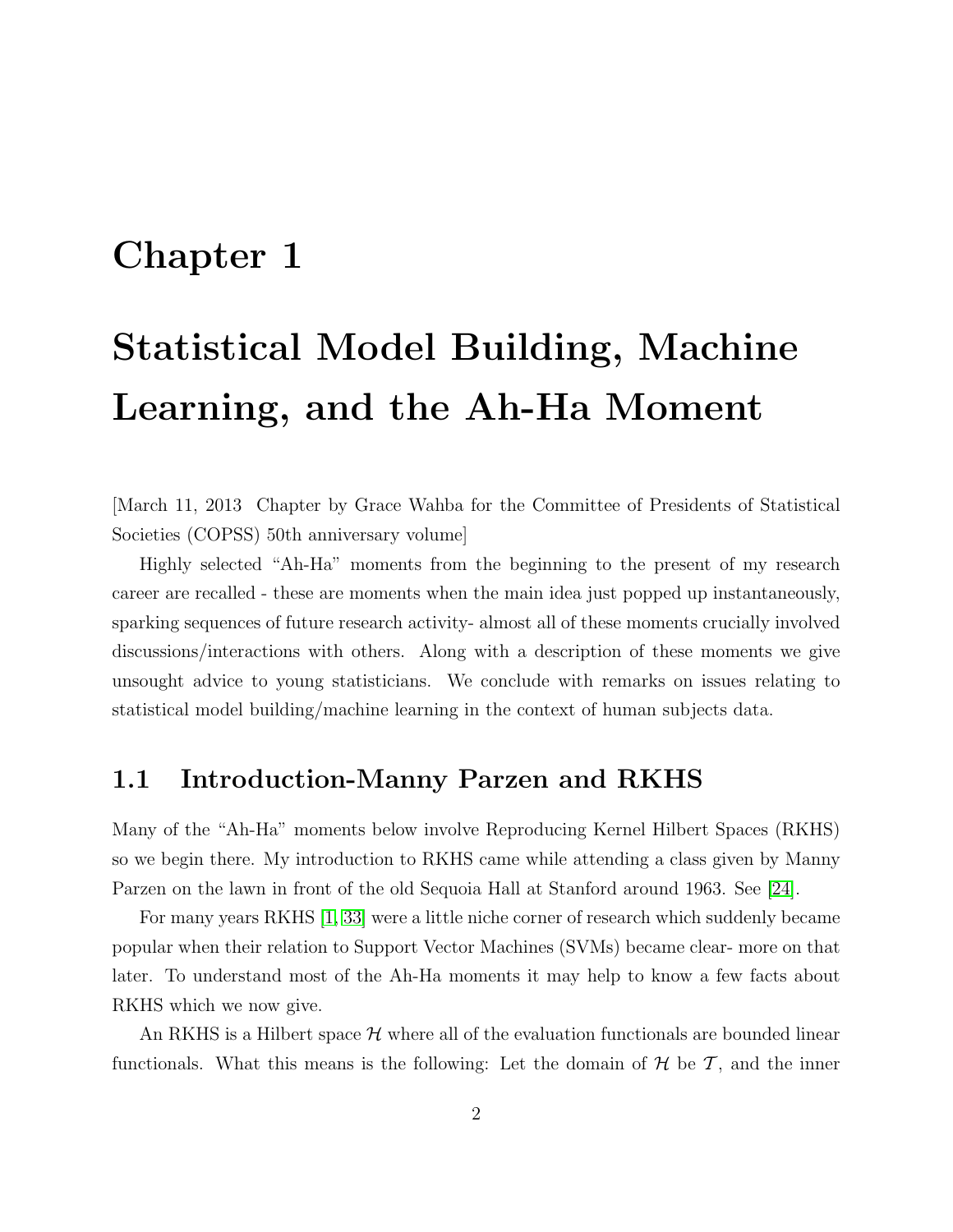product  $\langle \cdot, \cdot \rangle$ . Then, for each  $t \in \mathcal{T}$  there exists an element, call it  $K_t$  in  $\mathcal{H}$ , with the property  $f(t) = \langle f, K_t \rangle$  for all f in H.  $K_t$  is known as the representer of evaluation at t. Let  $K(s,t) = \langle K_s, K_t \rangle$ ; this is clearly a positive definite function on  $\mathcal{T} \otimes \mathcal{T}$ . By the Moore-Aronszajn theorem, every RKHS is associated with a unique positive definite function, as we have just seen. Conversely, given a positive definite function, there exists a unique RKHS (which can be constructed from linear combinations of the  $K_t, t \in \mathcal{T}$  and their limits). Given  $K(s, t)$  we denote the associated RKHS as  $\mathcal{H}_K$ . Observe that nothing has been assumed concerning the domain  $\mathcal{T}$ . A second role of positive definite functions is as the covariance of a zero mean Gaussian stochastic process on  $\mathcal T$ . In a third role role that we will come across later - let  $O_i$ ,  $i = 1, 2, ..., n$  be a set of n abstract objects. An  $n \times n$  positive definite matrix can be used to assign pairwise squared Euclidean distances  $d_{ij}$  between  $O_i$  and  $O_j$  by  $d_{ij} = K(i, i) + K(j, j) - 2(K(i, j))$ . In Sections [1.1.1](#page-3-0)[-1.1.9](#page-10-0) we go go through some Ah-Ha moments involving RKHS, positive definite functions and pairwise distances/dissimilarities. Section [1.2](#page-11-0) discusses sparse models and the LASSO. Section [1.3](#page-13-0) has some remarks involving complex interacting attributes, the "Nature-Nurture" debate, Personalized Medicine, Human subjects privacy and scientific literacy, and we end with conclusions in Section [1.4.](#page-13-1)

I end this section by noting that Manny Parzen was my thesis advisor, and Ingram Olkin was on my committee. My main advice to young statisticians is: Choose your advisor and committee carefully, and be as lucky as I was.

#### <span id="page-3-0"></span>1.1.1 George Kimeldorf and the Representer Theorem

Back around 1970 George Kimeldorf and I both got to spend a lot of time at the Math Research Center at the University of Wisconsin-Madison (the one that later got blown up as part of the anti-Vietnam-war movement). At that time it was a hothouse of spline work, headed by Iso Schoenberg, Carl deBoor, Larry Schumaker and others, and we thought that smoothing splines would be of interest to statisticians. The smoothing spline of order  $m$ was the solution to: find f in the space of functions with square integral mth derivative to minimize:

<span id="page-3-1"></span>
$$
\sum_{i=1}^{n} (y_i - f(t_i))^2 + \lambda \int_0^1 (f^{(m)}(t))^2 dt, \quad t_i, \ i = 1, \dots, n \in [0, 1]. \tag{1.1}
$$

Professor Schoenberg many years ago had characterized the solution to this problem as a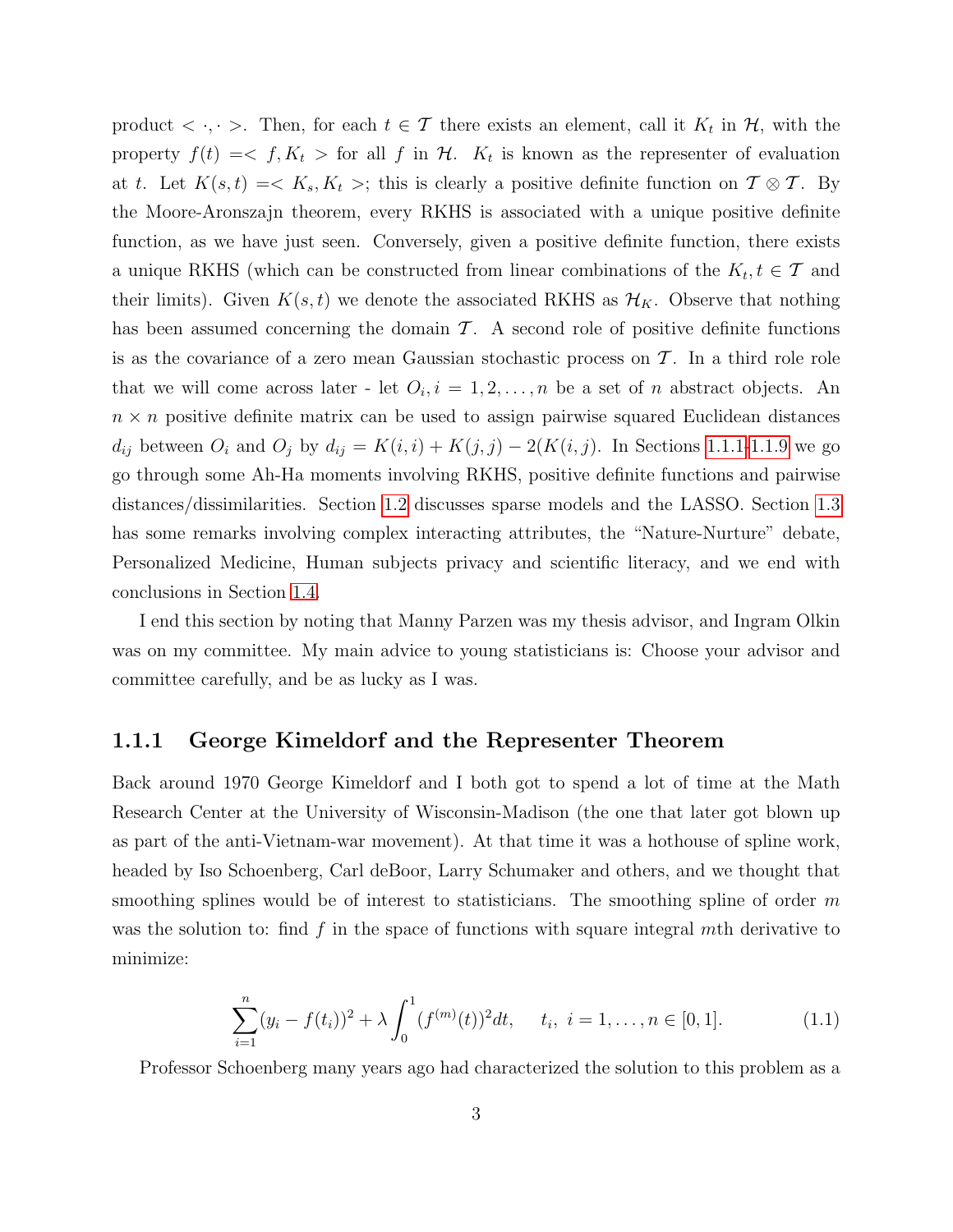piecewise polynomial of degree  $2m - 1$  satisfying some boundary and continuity conditions.

Our Ah-Ha moment came when we observed that the space of functions with square integrable mth derivative on [0, 1] was an RKHS with seminorm  $||Pf||$  defined by  $||Pf||^2 =$  $\int_0^1 (f^{(m)}(t))^2 dt$  and with an associated  $K(s,t)$  that we could figure out. (A seminorm is exactly like a norm except that it has a non-trivial null space, here the null space of this seminorm is the span of the polynomials of degree  $m-1$  or less.) Then by replacing  $f(t)$  by  $K_t, f >$  it was not hard to show by a very simple geometric argument that the minimizer of  $(1.1)$  was in the span of the  $K_t$ ,  $t = t_1, \ldots, t_n$  and a basis for the null space of the seminorm. But furthermore, the very same geometrical argument could be used to solve the more general problem: find  $f \in \mathcal{H}_K$ , an RKHS, to minimize

<span id="page-4-0"></span>
$$
\sum_{i=1}^{n} C(y_i, L_i f) + \lambda \|Pf\|_K^2
$$
\n(1.2)

where  $C(y_i, L_i f)$  is convex in  $L_i f$ , with  $L_i$  a bounded linear functional in  $\mathcal{H}_K$  and  $||Pf||_K^2$ a seminorm in  $\mathcal{H}_K$ . A bounded linear functional is a linear functional with a representer in  $\mathcal{H}_K$ , that is, there exists  $\eta_i \in \mathcal{H}_K$  such that  $L_i f = \langle \eta_i, f \rangle$  for all  $f \in \mathcal{H}_K$ . The minimizer of [\(1.2\)](#page-4-0) is in the span of the representers  $\eta_i$  and a basis for the null space of the seminorm. That is known as the representer theorem, which turned out to be a key to fitting (mostly continuous) functions in an infinite dimensional space, given a finite number of pieces of information. There were two things I remember about our excitement over the result: One of us, I'm pretty sure it was George, thought the result was too trivial and not worthwhile to submit, but submit it we did and it was accepted [\[12\]](#page-16-0) without a single complaint, within three weeks. I have never since then had another paper accepted by a refereed journal within three weeks and without a single complaint. Advice: If you think it is worthwhile, submit it.

#### 1.1.2 Svante Wold and Leaving-Out-One

Following Kimeldorf and Wahba, it was clear that for practical use, a method was needed to choose the smoothing or tuning parameter  $\lambda$  in [\(1.1\)](#page-3-1). The natural goal was to minimize the mean square error over the function  $f$ , for which its values at the data points would be the proxy. In 1974 Svante Wold visited Madison, and we got to mulling over how to choose  $\lambda$ . It so happened that Mervyn Stone gave a colloquium talk in Madison, and Svante and I were sitting next to each other as Mervyn described using leaving-out-one to decide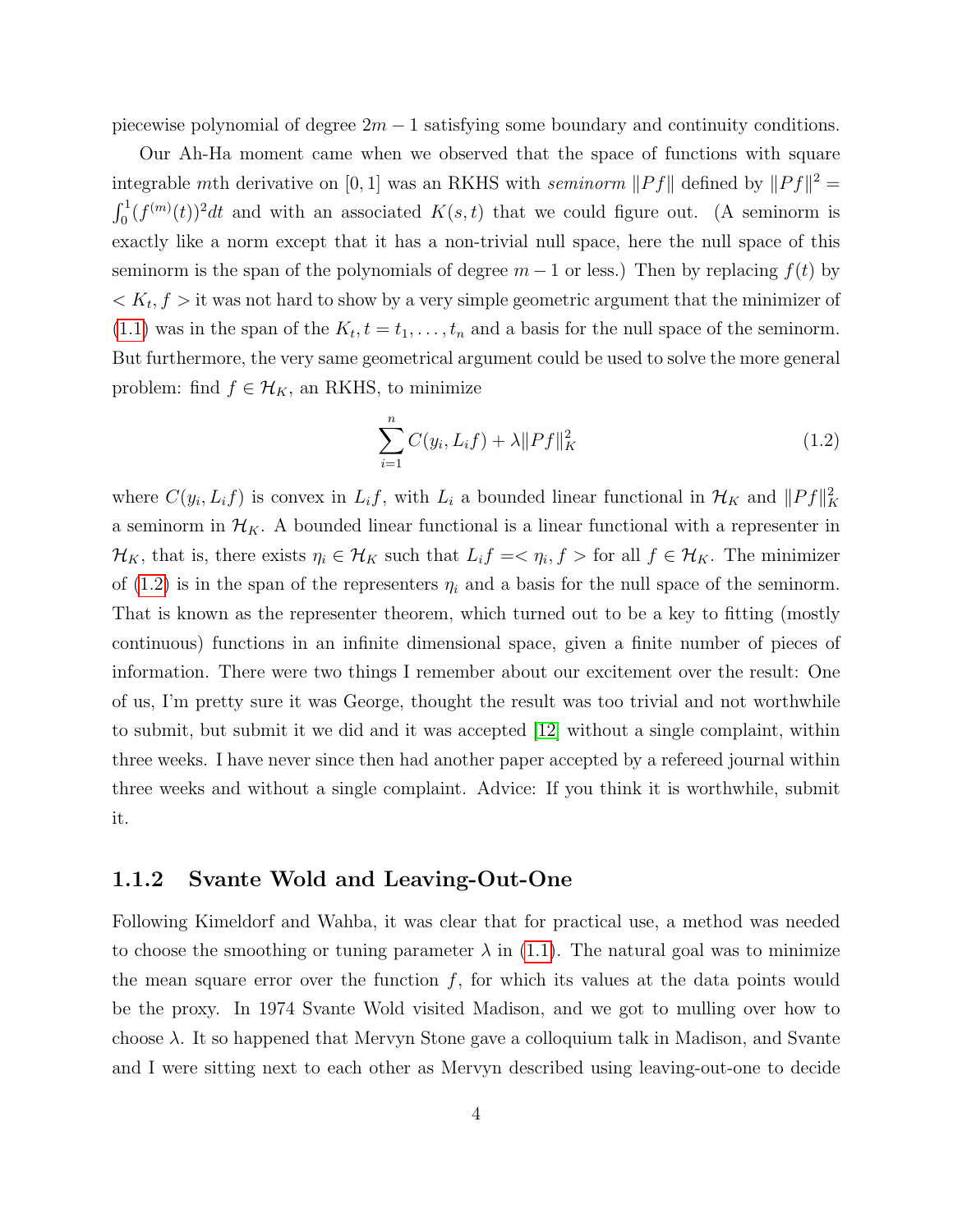on the degree of a polynomial to be used in least squares regression. We looked at each other at that very minute and simultaneously said something, I think it was "Ah-Ha", but possibly "Eureka". In those days computer time was \$600/hour and Svante wrote a computer program to demonstrate that leaving-out-one did a good job. It took the entire Statistics department's computer money for an entire month to get the results in [\[35\]](#page-18-0). Advice: Go to the colloquia, sit next to your research pals.

#### 1.1.3 Peter Craven, Gene Golub and Michael Heath and GCV

After much struggle to prove some optimality properties of leaving-out-one, it became clear that it couldn't be done in general. Considering the data model  $y = f + \epsilon$ , where  $y =$  $(y_1,\ldots,y_n)^T$ ,  $f = (f(t_1),\ldots,f(t_n)^T$  and  $\epsilon = (\epsilon_1,\ldots,\epsilon_n)^T$  is a zero mean i.i.d. Gaussian random *n*-vector then the information in the data is unchanged by multiplying left and right hand side by an orthogonal matrix, since  $\Gamma \epsilon$  with  $\Gamma$  orthogonal is still white Gaussian noise. But leaving-out-one can give you a different answer. To explain, we define the *influence matrix*: Let  $f_{\lambda}$  be the minimizer of [\(1.1\)](#page-3-1) when C is sum of squares. The influence matrix relates the data to the prediction of the data,  $f_{\lambda} = A(\lambda)y$ , where  $f_{\lambda} = (f_{\lambda}(t_1), \ldots, f_{\lambda}(t_n)).$ A heuristic argument fell out of the blue, probably in an attempt to explain some things to students, that rotating the data so that the influence matrix was constant down the diagonal, was the trick. The result was that instead of leaving-out-one, one should minimize the GCV function  $V(\lambda) = \frac{\sum_{i=1}^{n} (y_i - f(t_i))^2}{(trace(I - A(\lambda)))^2}$  $\frac{\sum_{i=1}(y_i - J(t_i))^2}{(trace(I-A(\lambda)))^2}$  [\[4,](#page-15-1) [8\]](#page-15-2). I was on Sabbatical at Oxford in 1975 and Gene was at ETH visiting Peter Huber, who had a beautiful house in Klosters, the fabled ski resort. Peter invited Gene and me up for the weekend, and Gene just wrote out the algorithm in [\[8\]](#page-15-2) on the train from Zurich to Klosters while I snuck glances at the spectacular scenery. Gene was a much loved mentor to lots of people. He was born on February 29, 1932 and died in November of 2007. On February 29 and March 1, 2008 his many friends held memorial birthday services at Stanford and 30 other locations around the world. Ker-Chau Li [\[17,](#page-16-1) [18,](#page-16-2) [19\]](#page-16-3) and others later proved optimality properties of the GCV and popular codes in R will compute splines and other fits using GCV to estimate  $\lambda$  and other important tuning parameters. Advice: Pay attention to important tuning parameters since the results can be very sensitive to them. Advice: Appreciate mentors like Gene if you are lucky enough to have same.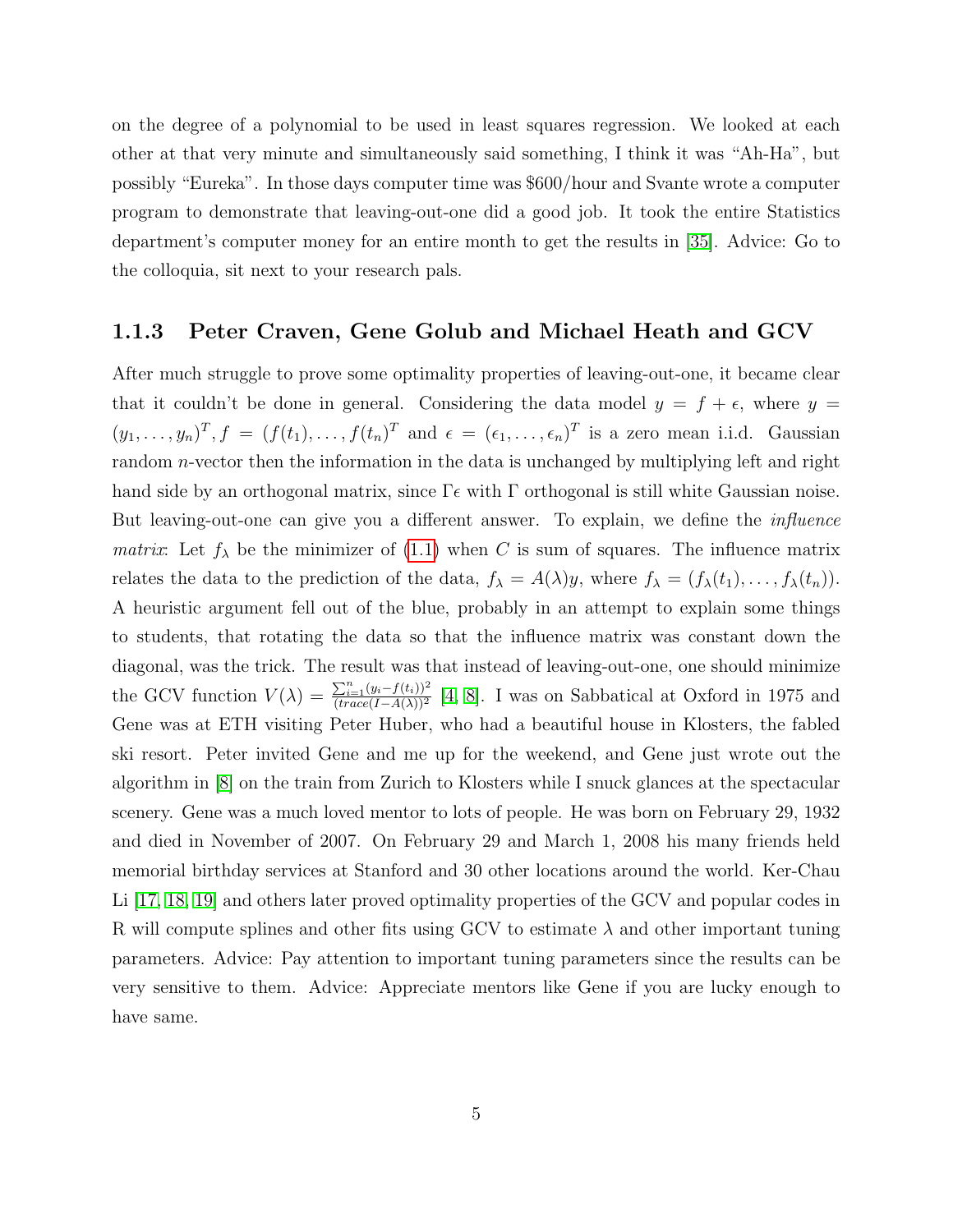## <span id="page-6-0"></span>1.1.4 Didier Girard, Mike Hutchinson, Randomized Trace and the Degrees of Freedom for Signal

Brute force calculation of the trace of the influence matrix  $A(\lambda)$  can be daunting to compute directly for large *n*. Let  $f_{\lambda}^{y}$  $\chi^y$  be the minimizer of [\(1.1\)](#page-3-1) with the data vector y and let  $f^{y+\delta}_\lambda$ λ be the minimizer of [\(1.1\)](#page-3-1) given the perturbed data  $y + \delta$ . Note that  $\delta^T(f^y_\lambda - f^{y+\delta}_\lambda)$  $\lambda^{y+\delta}$ ) =  $\delta^T A(\lambda)(y+\delta) - A(\lambda)(y) = \sum_{i,j=1}^n \delta_i \delta_j a_{ij}$ , where  $\delta_i$  and  $a_{ij}$  are the components of  $\delta$  and  $A(\lambda)$ respectively. If the perturbations are i.i.d. with variance 1, then the expected value of this sum is an estimate of trace  $A(\lambda)$ . This simple idea was proposed simultaneously in [\[6,](#page-15-3) [11\]](#page-16-4), with further theory in [\[7\]](#page-15-4). It was a big Ah-Ha when I saw these papers because further applications were immediate. In [\[32\]](#page-17-2), p 139, I defined the trace of  $A(\lambda)$  as the "Equivalent" degrees of freedom for signal", by analogy with linear least squares regression with  $p < n$ where the influence matrix is a rank  $p$  projection operator. The degrees of freedom for signal is an important concept in linear and nonlinear nonparametric regression, and it was a mistake to hide it inconspicuously in [\[32\]](#page-17-2). Brad Efron later [\[5\]](#page-15-5) gave an alternative definition of degrees of freedom for signal. The definition in [\[32\]](#page-17-2) depends only on the data, Efron's is essentially an expected value. Note that in the model [\(1.1\)](#page-3-1), trace  $A(\lambda) = \sum_{i=1}^n \frac{\partial \hat{y}_i}{\partial y_i}$  $\frac{\partial \ddot{y_i}}{\partial y_i}$ , here  $\hat{y}_i$  is the predicted value of  $y_i$ . This definition can reasonably be applied to a problem with a nonlinear forward operator (that is, that maps data onto the predicted data) when the derivatives exist, and the randomized trace method is reasonable for estimating the degrees of freedom for signal, although care should be taken concerning the size of  $\delta$ . Even when the derivatives don't exist the randomized trace can be a reasonable way of getting at the degrees of freedom for signal, see for example [\[34\]](#page-18-1).

#### 1.1.5 Yuedong Wang, Chong Gu and Smoothing Spline ANOVA

Sometime in the late 80's or early 90's I heard Graham Wilkinson expound on ANOVA (Analysis of Variance), where data was given on a regular d-dimensional grid:  $y_{ijk}$ ,  $t_{ijk}$ ,  $i =$  $1, \ldots, I, j = 1, \ldots, J, k = 1, \ldots, K$ , for  $d = 3$  and so forth. That is, the domain is the Cartesian product of several one-dimensional grids. Graham was expounding on how fitting a model from observations on such a domain could be described as set of orthogonal projections based on averaging operators, resulting in main effects, two factor interactions, etc. "Ah-Ha" I thought, we should be able to do exactly same thing and more where the domain is the Cartesian product  $\mathcal{T} = \mathcal{T}_1 \otimes \mathcal{T}_2 \otimes \cdots \otimes \mathcal{T}_d$  of d arbitrary domains. We want to fit functions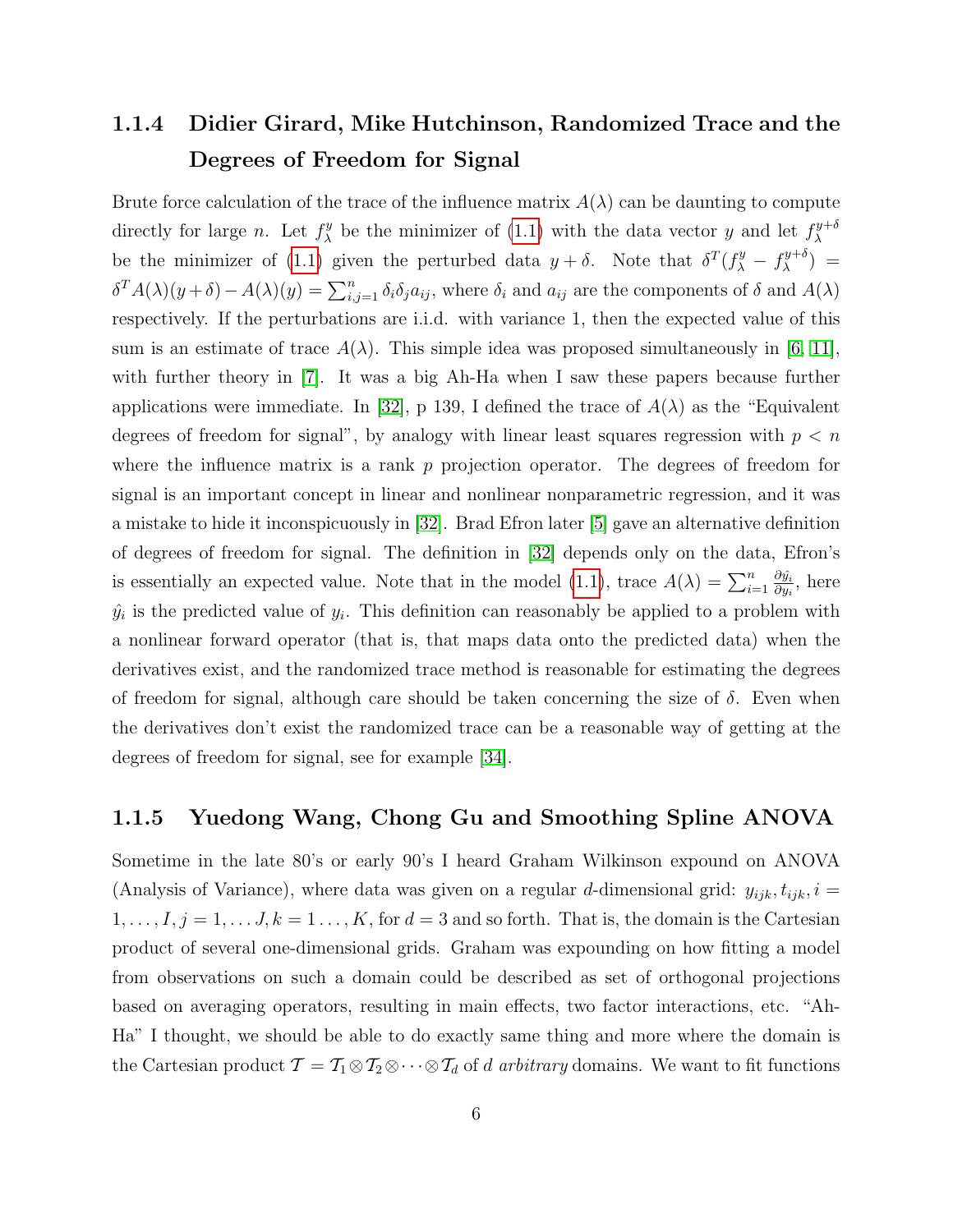on  $\mathcal T$ , with main effects (functions of one variable), two factor interactions (functions of two variables), and possibly more terms given scattered observations, and we just need to define averaging operators for each  $\mathcal{T}_{\alpha}$ . Brainstorming with Yuedong Wang and Chong Gu fleshed out the results. Let  $\mathcal{H}^{\alpha}, \alpha = 1, \ldots, d$  be d RKHSs with domains  $\mathcal{T}_{\alpha}$ , each  $\mathcal{H}^{\alpha}$  containing the constant functions.  $\mathcal{H} = \mathcal{H}^1 \otimes \cdots \otimes \mathcal{H}^d$  is an RKHS with domain T. For each  $\alpha = 1, \ldots, d$ , construct a probability measure  $d\mu_{\alpha}$  on  $\mathcal{T}_{\alpha}$ , with the property that the symbol  $(\mathcal{E}_{\alpha}f)(t)$ , the averaging operator, defined by

$$
(\mathcal{E}_{\alpha}f)(t)=\int_{\mathcal{T}(\alpha)}f(t_1,\cdots,t_d)d\mu_{\alpha}(t_{\alpha}),
$$

is well defined and finite for every  $f \in \mathcal{H}$  and  $t \in \mathcal{T}$ . Consider the decomposition of the identity operator:

$$
I = \prod_{\alpha} (\mathcal{E}_{\alpha} + (I - \mathcal{E}_{\alpha})) \tag{1.3}
$$

$$
= \prod_{\alpha} \mathcal{E}_{\alpha} + \sum_{\alpha} (I - \mathcal{E}_{\alpha}) \prod_{\beta \neq \alpha} \mathcal{E}_{\beta} + \sum_{\alpha < \beta} (I - \mathcal{E}_{\alpha}) (I - \mathcal{E}_{\beta}) \prod_{\gamma \neq \alpha, \beta} \mathcal{E}_{\gamma} + \dots + \prod_{\alpha} (I - \mathcal{E}_{\alpha}). \tag{1.4}
$$

This decomposition of the identity then always generates a unique (ANOVA-like) decomposition of  $f \in \mathcal{H}$  of the form

$$
f(t) = \mu + \sum_{\alpha} f_{\alpha}(t_{\alpha}) + \sum_{\alpha < \beta} f_{\alpha\beta}(t_{\alpha}, t_{\beta}) + \sum_{\alpha < \beta < \gamma} f_{\alpha\beta\gamma}(t_{\alpha}, t_{\beta}, t_{\gamma}) + \cdots
$$
(1.5)

where the expansion is unique and (usually) truncated in some manner in practice. Here  $\mu = \left(\prod_{\alpha} \mathcal{E}_{\alpha}\right) f, f_{\alpha} = \left((I - \mathcal{E}_{\alpha}) \prod_{\beta \neq \alpha} \mathcal{E}_{\beta}\right) f, f_{\alpha\beta} = \left((I - \mathcal{E}_{\alpha})(I - \mathcal{E}_{\beta}) \prod_{\gamma \neq \alpha, \beta} \mathcal{E}_{\gamma}\right) f$ , etc, are the mean, main effects, two factor interactions, etc. The result is usually called an SS ANOVA model, although the components are not limited to splines. For details on how to fit the terms see [\[9,](#page-15-6) [10,](#page-16-5) [33,](#page-17-1) [36\]](#page-18-2) and the assist and gss codes in R. Note that nothing has been said about T and very little regarding  $\mathcal{H}^{\alpha}$ , other than that the constant functions are in each of the constituent spaces and averaging operators can be defined.

#### 1.1.6 Vladimir Vapnik, the Mystery Caller and the SVM

The AMS-IMS-SIAM Joint Summer Research Conference on Adaptive Selection of Models and Statistical Procedures was held on the campus of Mount Holyoke College in South Hadley, Massachusetts on Sunday, June 23 through Thursday, June 27, 1996. On one of those fine days a session met on a grassy lawn of Mount Holyoke College, when Vladimir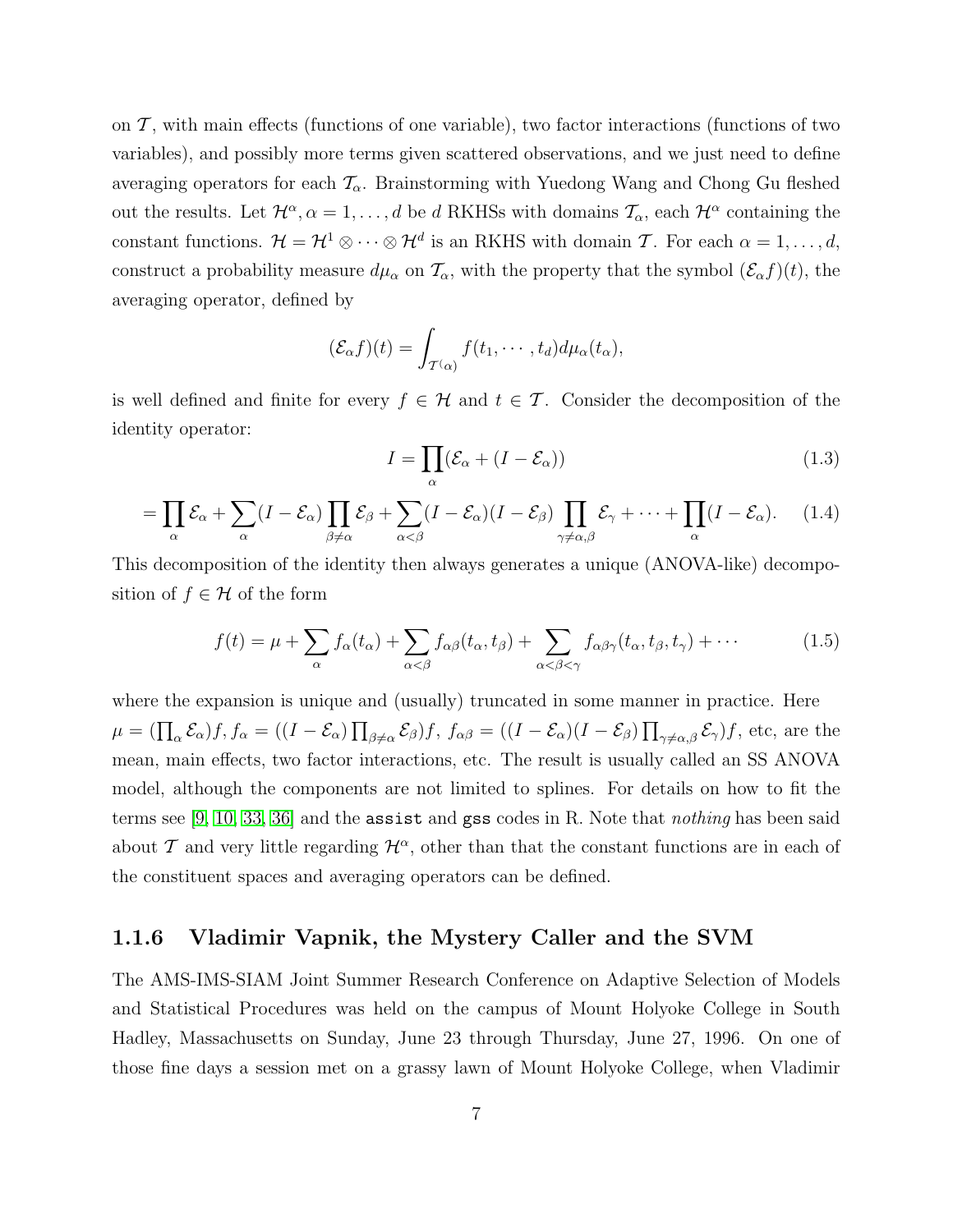Vapnik and I were both invited speakers. I talked first, and noted how the solution to the optimization problem [\(1.2\)](#page-4-0) led to a function involving the span of the representers. Vladimir spoke next, describing the support vector machine (SVM), a well known and highly successful method for classification, describing something he called the "kernel trick". He exhibited an SVM that was fitted in the span of representers in an RKHS. We will explain the SVM in a moment, but the original SVM, as proposed by Vapnik and coworkers [\[30\]](#page-17-3) was derived from an argument nothing like what I am about to give. Somewhere during Vladimir's talk, an unknown voice towards the back of the audience called out "That looks like Grace Wahba's stuff." It looked obvious that the SVM as proposed by Vapnik with the "kernel trick", could be obtained as the the solution to the optimization problem of  $(1.2)$  with  $C(y_i, L_i f)$  replaced by the so called hinge function,  $(1-y_i f(t_i))_+$ , where  $(\tau)_+ = \tau$  if  $\tau > 0$  and 0 otherwise. Each data point is coded as  $\pm 1$  according as it came from the "plus" class or the "minus" class. For technical reasons the null space of the penalty function consists at most of the constant functions. Thus it follows that the solution is in the span of the representers  $K_{t_i}$  from the chosen RKHS plus possibly a constant function. Yi Lin and coworkers [\[20,](#page-16-6) [21\]](#page-16-7) showed that the SVM was estimating the sign of the log odds ratio, just what is needed for two class classification. The SVM may be compared to the case where one desires to estimate the probability that an object is in the plus class. If one begins with the penalized log likelihood of the Bernoulli distribution and codes the data as  $\pm 1$  instead of the usual coding as 0 or 1, then we have the same optimization problem with  $C(y_i, f(t_i)) = \log(1 + e^{-y_i f(t_i)})$  instead of  $(1 - y_i f(t_i))_+$  with solution in the same finite dimensional space, but it is estimating the log odds-ratio, as opposed to the sign of the log odds ratio. It was actually a big deal that the SVM could be directly compared with penalized likelihood with Bernoulli data, and it provided a pathway for statisticians and computer scientists to breach a major divide between them on the subject of classification, and to understand each others' work.

For many years before the Hadley meeting, Olvi Mangasarian and I would talk about what we were doing in classification, neither of us having any understanding of what the other was doing. Olvi complained that the statisticians dismissed his work, but it turned out that what he was doing was related to the SVM and hence perfectly legitimate not to mention interesting, from a classical statistical point of view. Statisticians and computer scientists have been on the same page on classification ever since.

It is curious to note that several patents have been awarded for the SVM. One of the early ones, issued on July 15, 1997 is "5649068 Pattern recognition system using support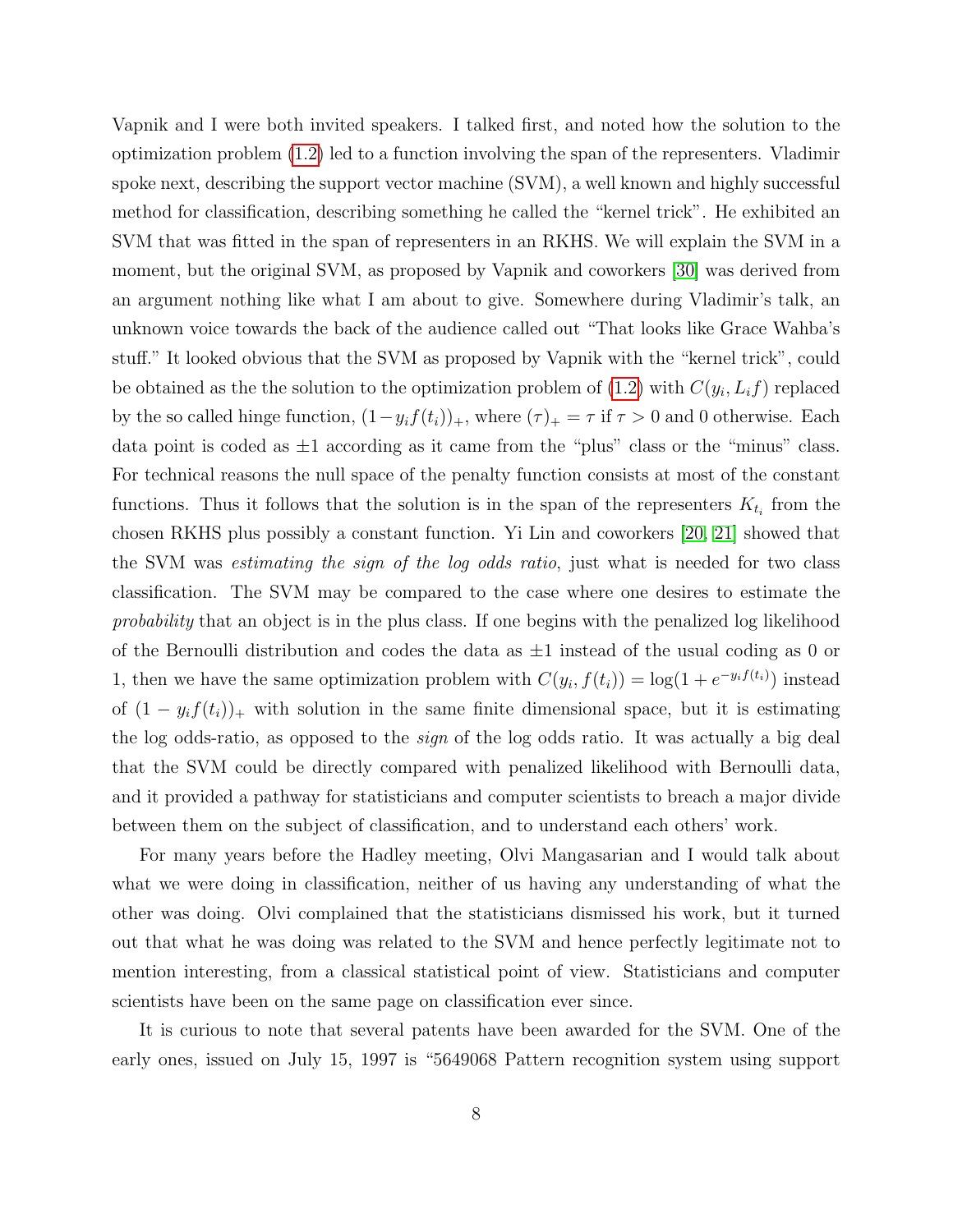vectors"

I'm guessing that the unknown volunteer was David Donoho.

Advice: Keep your eyes open to synergies between apparently disparate fields.

## 1.1.7 Yoonkyung Lee, Yi Lin and the Multicategory SVM

For classification, when one has  $k > 2$  classes it is always possible to apply an SVM to compare membership in one class versus the rest of the  $k$  classes, running through the algorithm  $k$  times. In the early 2000s there were many papers on one-vs-rest, and designs for subsets vs other subsets, but it is possible to generate examples where essentially no observations will be identified as being in certain classes. Since one-vs-rest could fail in certain circumstances it was something of an open question how to do multicategory SVMs in one optimization problem that did not have this problem. Yi Lin, Yoonkyung Lee and I were sitting around shooting the breeze and one of us said "how about a sum-to-zero constraint?" and the other two said "Ah-Ha"!, or, at least that's the way I remember it. The idea is to code the labels as k-vectors, with a 1 in the rth position and  $-1/(k-1)$  in the  $k-1$ other positions for a training sample in class r. Thus, each observation vector satisfies the sum-to-zero constraint. The idea was to fit a vector of functions satisfying the same sumto-zero constraint. The multicategory SVM fit estimates  $f(t) = (f_1(t), \dots, f_k(t)), \quad t \in \mathcal{T}$ subject to the sum-to-zero constraint everywhere and the classification for a subject with attribute vector t is just the index of the largest component of the estimate of  $f(t)$ . See [\[14,](#page-16-8) [15,](#page-16-9) [16\]](#page-16-10). Advice: Shooting the breeze is good.

## 1.1.8 Fan Lu, Steve Wright, Sunduz Keles, Hector Corrada Bravo, and Dissimilarity Information

We return to the alternative role of positive definite functions as a way to encode pairwise distance observations. Suppose we are examining *n* objects  $O_i$ ,  $i = 1, \ldots, n$  and are given some noisy or crude observations on their pairwise distances/dissimilarities, which may not satisfy the triangle inequality. The goal is to embed these objects in a Euclidean space in such a way as to respect the pairwise dissimilarities as much as possible. Positive definite matrices encode pairwise squared distances  $d_{ij}$  between  $O_i$  and  $O_j$  as

$$
d_{ij}(K) = K(i,i) + K(j,j) - 2K(i,j),
$$
\n(1.6)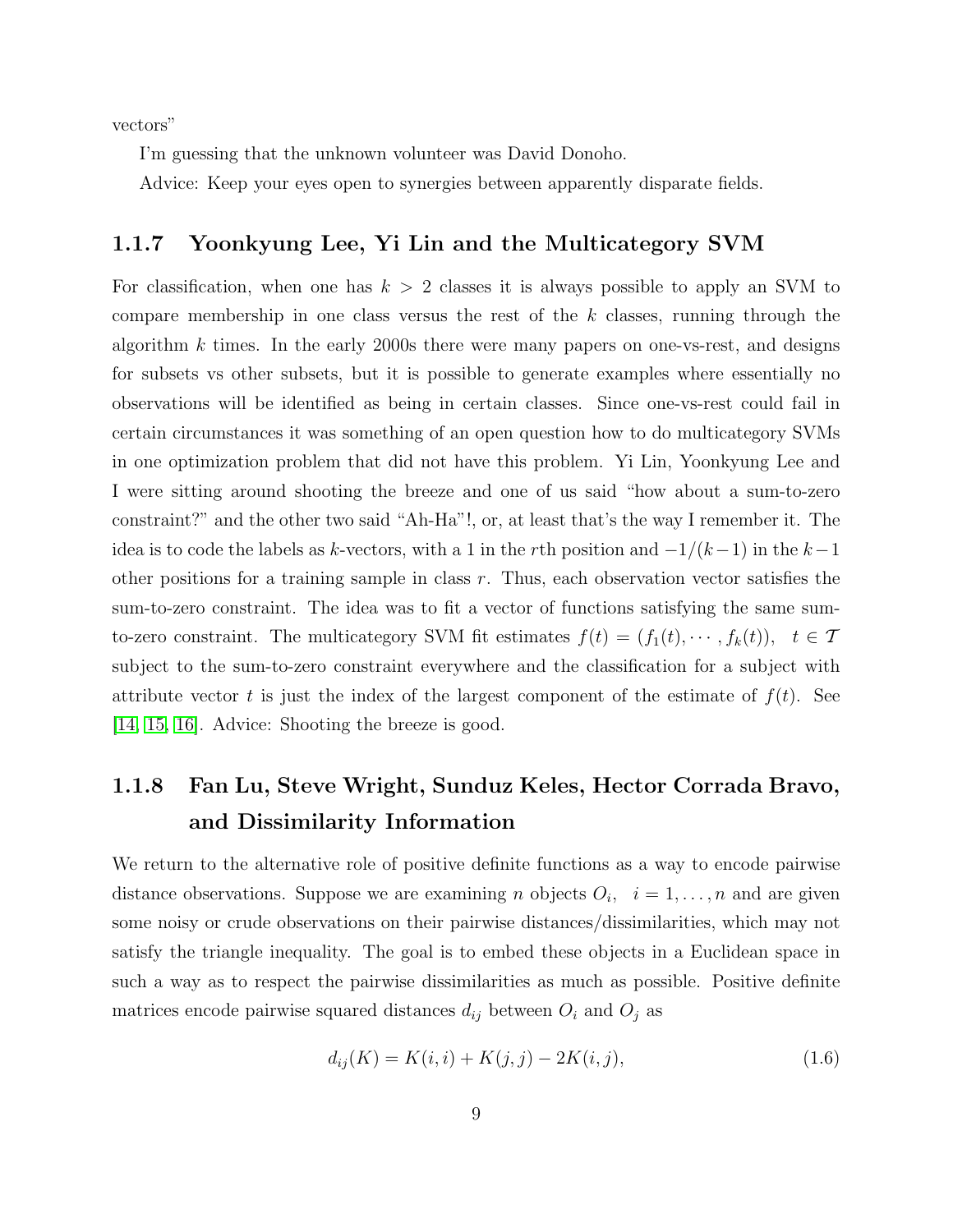and, given a non-negative definite matrix of rank  $d \leq n$ , can be used to embed the *n* objects in a Euclidean space of dimension  $d$ , centered at 0 and unique up to rotations. We seek a K which respects the dissimilarity information  $d_{ij}^{obs}$  while constraining the complexity of K by:

<span id="page-10-1"></span>
$$
min_{K \in S_n} \sum |d_{ij}^{obs} - d_{ij}(K)| + \lambda \ traceK \tag{1.7}
$$

where  $S_n$  is the convex cone of symmetric positive definite matrices. I looked at this problem for an inordinate amount of time seeking an analytic solution but after a conversation with Vishy (S. V. N. Vishwanathan) at a meeting in Rotterdam in August of 2003 I realized it wasn't going to happen. The Ah-Ha moment came about when I showed the problem to Steve Wright, who right off said it could be solved numerically using recently developed convex cone software. The result so far is  $[3, 22]$  $[3, 22]$ . In  $[22]$  the objects are protein sequences and the pairwise distances are BLAST scores. The fitted kernel  $K$  had three eigenvalues that contained about 95% of the trace, so we reduced  $K$  to a rank 3 matrix by truncating the smaller eigenvalues. Clusters of four different kinds of proteins were readily separated visually in three-d plots; see [\[22\]](#page-17-4) for the details. In [\[3\]](#page-15-7) the objects are persons in pedigrees in a demographic study and the distances are based on Malecot's kinship coefficient, which defines a pedigree dissimilarity measure. The resulting kernel became part of an SS ANOVA model with other attributes of persons, and the model estimates a risk related to an eye disease. Advice: Find computer scientist friends.

## <span id="page-10-0"></span>1.1.9 Gabor Szekely, Maria Rizzo, Jing Kong and Distance Correlation

The last Ah-Ha experience that we report is similar to that involving the randomized trace estimate of Section [1.1.4,](#page-6-0) that is, the Ah-Ha moment came about upon realizing that a particular recent result was very relevant to what we were doing. In this case Jing Kong brought to my attention the important paper of Gabor Szekely and Maria Rizzo [\[27\]](#page-17-5). Briefly, this paper considers the joint distribution of two random vectors,  $X$  and  $Y$ , say, and provides a test, called distance correlation that it factors so that the two random vectors are independent. Starting with *n* observations from the joint distribution, let  $\{A_{ij}\}\$ be the collection of double-centered pairwise distances among the  $\binom{n}{2}$  $\binom{n}{2}$  X components, and similarly for  $\{B_{ij}\}.$ The statistic, called distance correlation, is the analogue of the usual sample correlation between the A's and B's. The special property of the test is that it is justified for X and Y in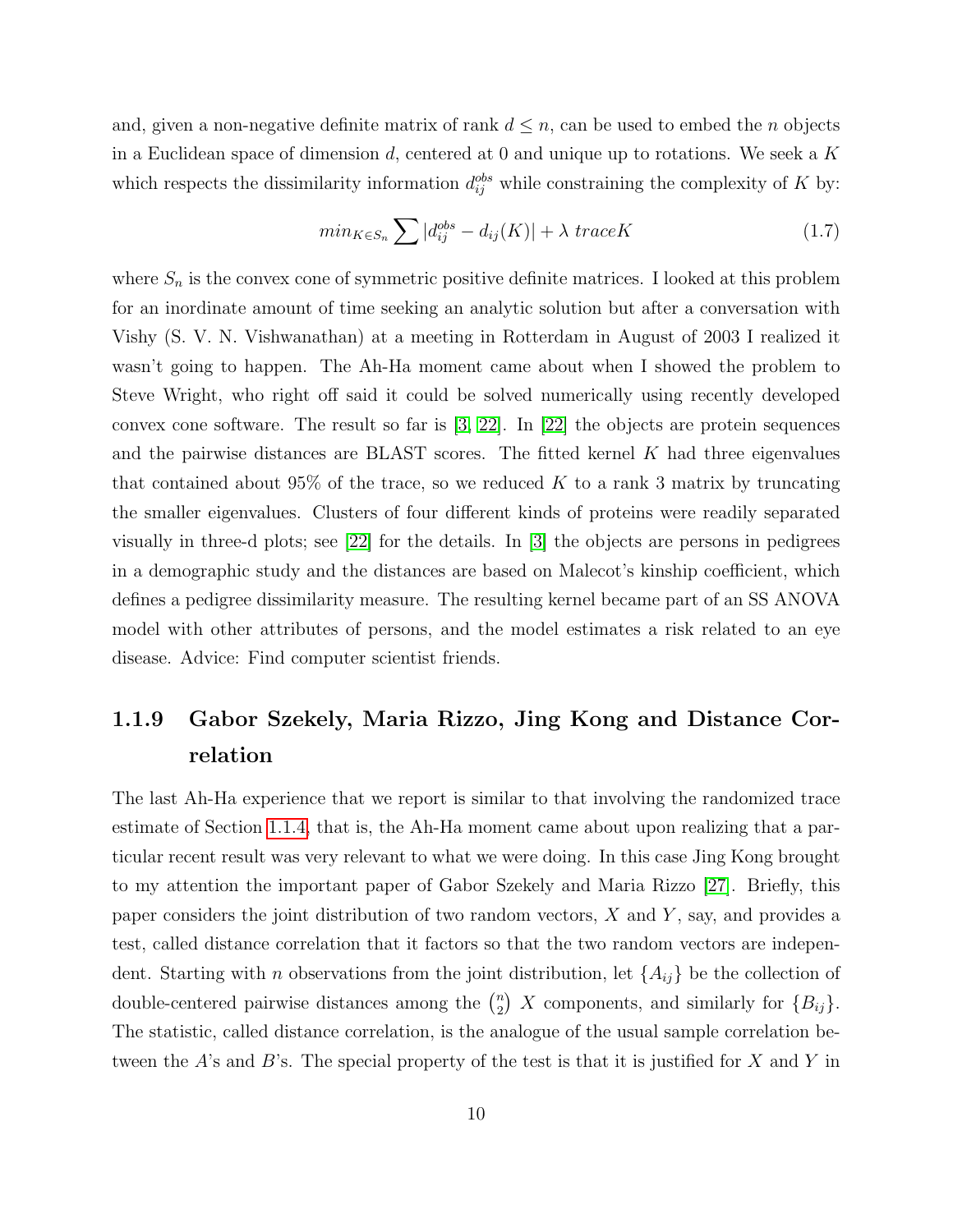Euclidean  $p$  and  $q$  space for arbitrary  $p$  and  $q$  with no further distributional assumptions. In a demographic study involving pedigrees [\[13\]](#page-16-11), we observed that pairwise distance in death age between close relatives was less than that of unrelated age cohorts. A mortality risk score for four lifestyle factors and another score for a group of diseases was developed via SS ANOVA modeling, and significant distance correlation was found between death ages, lifestyle factors and family relationships, raising more questions than it answers regarding the "Nature-Nurture" debate (relative role of genetics and other attributes).

We take this opportunity to make a few important remarks about pairwise distances/dissimilarities, primarily how one measures them can be important, and getting the "right" dissimilarity can be 90% of the problem. We remark that family relationships in [\[13\]](#page-16-11) were based on a monotone function of Malecot's kinship coefficient that was different from the monotone function in [\[3\]](#page-15-7). Here it was chosen to fit in with the different way the distances were used. In [\(1.7\)](#page-10-1), the pairwise dissimilarities can be noisy, scattered, incomplete and could include subjective distances like "very close, close.. " etc. not even satisfying the triangle inequality. So there is substantial flexibility in choosing the dissimilarity measure with respect to the particular scientific context of the problem. In [\[13\]](#page-16-11) the pairwise distances need to be a complete set, and be Euclidean (with some specific metric exceptions). There is still substantial choice in choosing the definition of distance, since any linear transformation of a Euclidean coordinate system defines a Euclidean distance measure. Advice: Think about how you measure distance or dissimilarity in any problem involving pairwise relationships, it can be important.

# <span id="page-11-0"></span>1.2 Regularization Methods, RKHS and Sparse Models

The optimization problems in RKHS are a rich subclass of what can be called regularization methods, which solve an optimization problem which trades fit to the data versus complexity or constraints on the solution. My first encounter with the term "regularization" was [\[29\]](#page-17-6) in the context of finding numerical solutions to integral equations. There the  $L_i$  of [\(1.2\)](#page-4-0) were noisy integrals of an unknown function one wishes to reconstruct, but the observations only contained a limited amount of information regarding the unknown function. The basic and possibly revolutionary idea at the time was to find a solution which involves fit to the data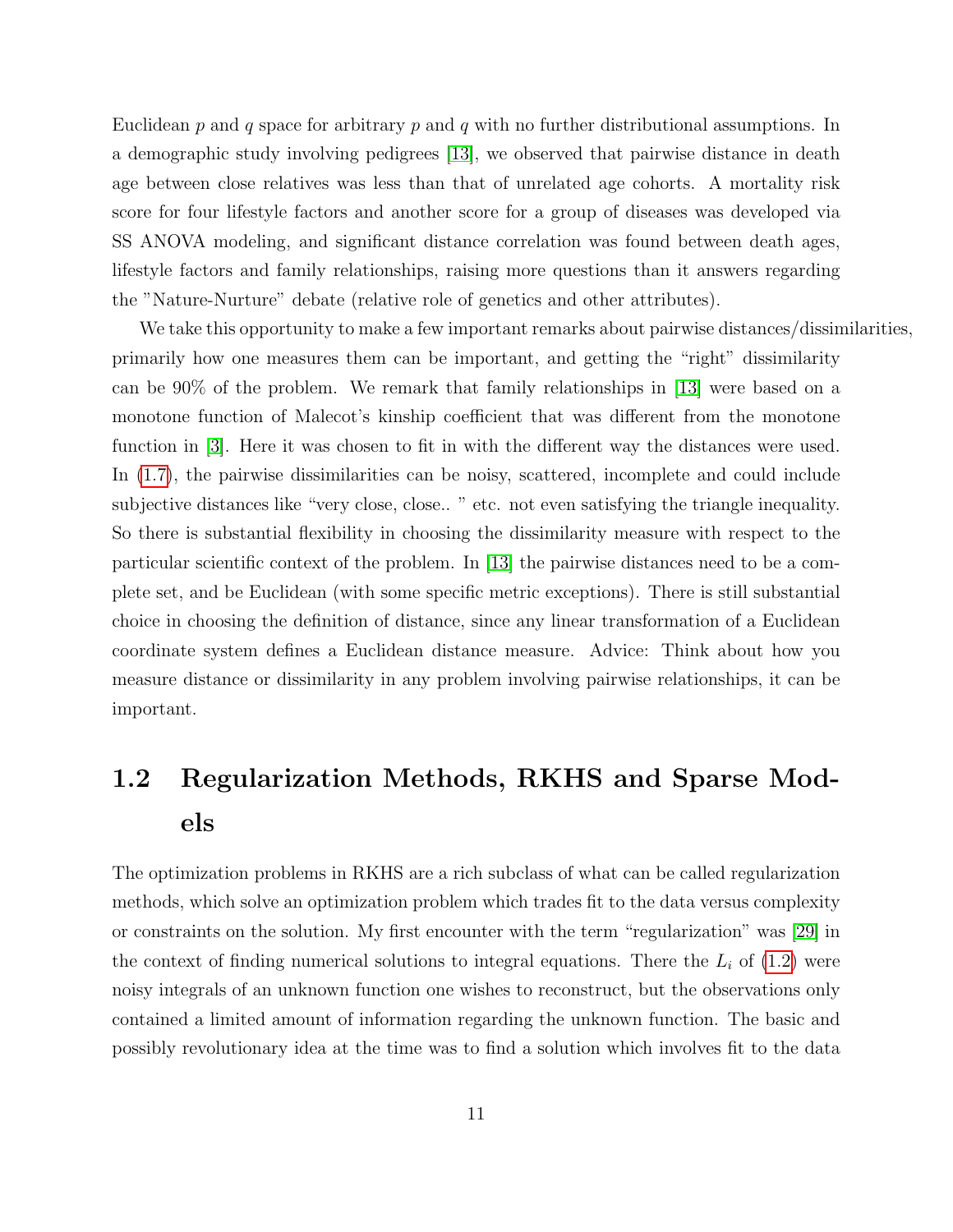while constraining the solution by what amounted to an RKHS seminorm,  $\left(\int (f''(t))^2 dt\right)$ standing in for the missing information by an assumption that the solution was "smooth" [\[23,](#page-17-7) [31\]](#page-17-8). Where once RKHS were a niche subject, they are now a major component of the statistical model building/machine learning literature.

However, RKHS do not generally provide sparse models, that is, models where a large number of coefficients are being estimated but only a small but unknown number are believed to be non-zero. Many problems in the "Big Data" paradigm are believed to have, or want to have sparse solutions, for example, genetic data vectors that may have many thousands of components and a modest number of subjects, as in a case-control study. The most popular method for ensuring sparsity is probably the LASSO [\[2,](#page-15-8) [28\]](#page-17-9). Here a very large dictionary of basis functions  $(B_j(t), j = 1, 2...)$  is given and the unknown function is estimated as  $f(t) = \sum_j \beta_j B_j(t)$  with the penalty functional  $\lambda \sum_j |\beta_j|$  replacing an RKHS square norm. This will induce many zeroes in the  $\beta_j$ , depending, among other things on the size of  $\lambda$ . Since then, researchers have commented that there is a "zoo" of proposed variants of sparsity-inducing penalties, many involving assumptions on structures in the data; one popular example is [\[38\]](#page-18-3). Other recent models involve mixtures of RKHS and sparsity-inducing penalty functionals. One of our contribution to this "zoo" deals with the situation where the data vectors amount to very large "bar codes", and it is desired to find patterns in the bar codes relevant to some outcome. An innovative algorithm which deals with a humongous number of interacting patterns assuming that only a small number of coefficients are non-zero is given in [\[25,](#page-17-10) [26,](#page-17-11) [37\]](#page-18-4).

As is easy to see here and in the statistical literature, the statistical modeler has overwhelming choices in modeling tools, with many public codes available in the software repository R and elsewhere. In practice these choices must be made with a serious understanding of the science and the issues motivating the data collection. Good collaborations with subject matter researchers can lead to the opportunity to participate in real contributions to the science. Advice: Learn absolutely as much as you can about the subject matter of the data that you contemplate analyzing. When you use "black boxes" be sure you know what is inside them.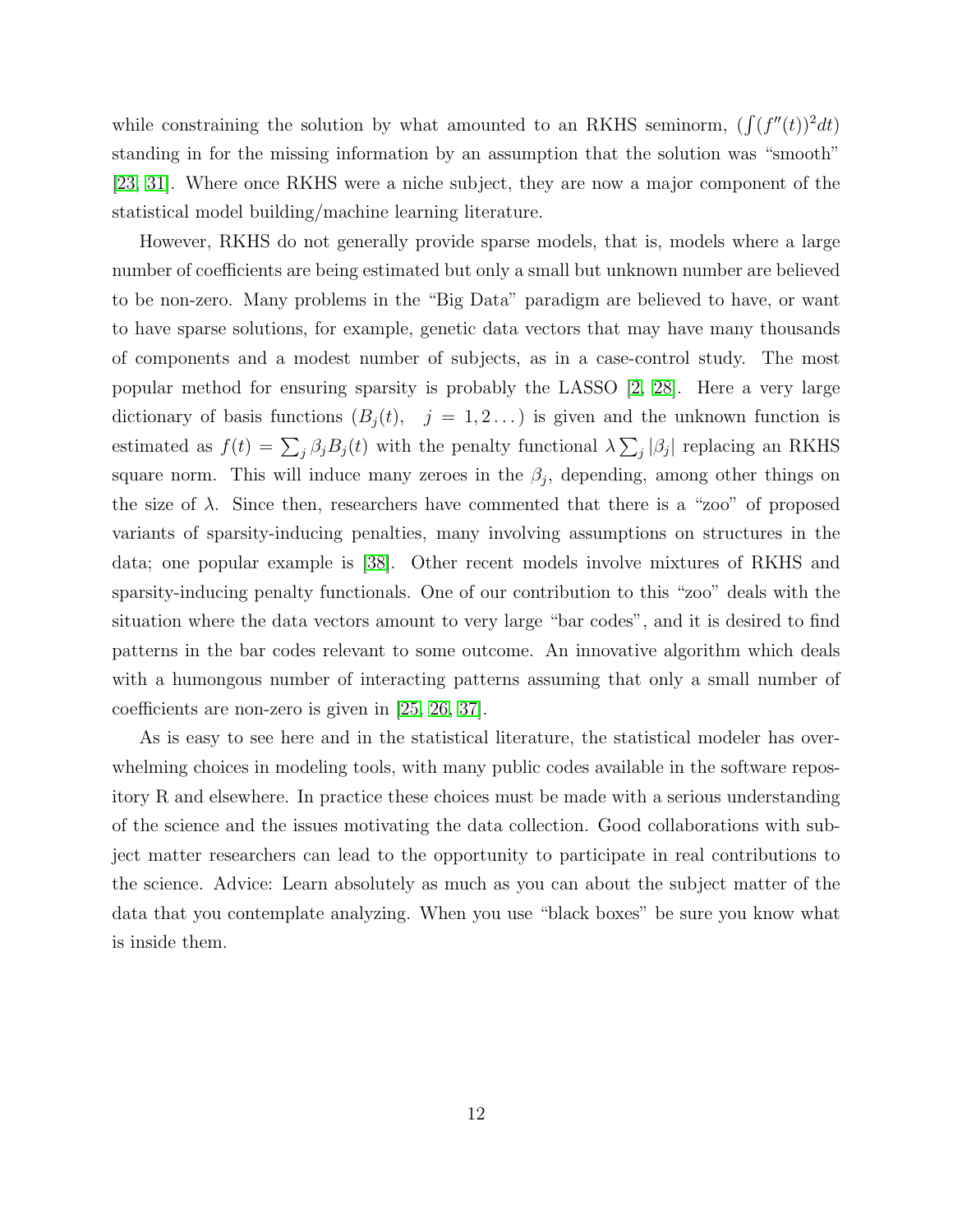# <span id="page-13-0"></span>1.3 Remarks on the Nature-Nurture Debate, Personalized Medicine and Scientific Literacy

We and many other researchers have been developing methods for combining scattered, noisy, incomplete, highly heterogenous information from multiple sources with interacting variables to predict, classify, and determine patterns of attributes relevant to a response, or more generally multiple correlated responses.

Demographic studies, clinical trials, and ad hoc observational studies based on electronic medical records, which have familial [\[3,](#page-15-7) [13\]](#page-16-11), clinical, genetic, lifestyle, treatment and other attributes can be a rich source of information regarding the Nature-Nurture debate, as well informing Personalized Medicine, two popular areas reflecting much activity. As large medical systems put their records in electronic form interesting problems arise as to how to deal with such unstructured data, to relate subject attributes to outcomes of interest. No doubt a gold mine of information is there, particularly with respect to how the various attributes interact. The statistical modeling/machine learning community continues to create and improve tools to deal with this data flood, eager to develop better and more efficient modeling methods, and regularization and dissimilarity methods will no doubt continue to play an important role in numerous areas of scientific endeavor. With regard to human subjects studies, a limitation is the problem of patient confidentiality - the more attribute information available to explore for its relevance, the trickier the privacy issues, to the extent that de-identified data can actually be identified. It is important, however, that statisticians be involved from the very start in the design of human subjects studies.

With health related research, the US citizenry has some appreciation of scientific results that can lead to better health outcomes. On the other hand any scientist who reads the newspapers or follows present day US politics is painfully aware that a non-trivial portion of voters and the officials they elect have little or no understanding of the scientific method. Statisticians need to participate in the promotion of increased scientific literacy in our educational establishment at all levels.

## <span id="page-13-1"></span>1.4 Conclusion

In response to the invitation from COPSS to contribute to their 50th Anniversary Celebration, I have taken a tour of some exciting moments in my career, involving RKHS and reg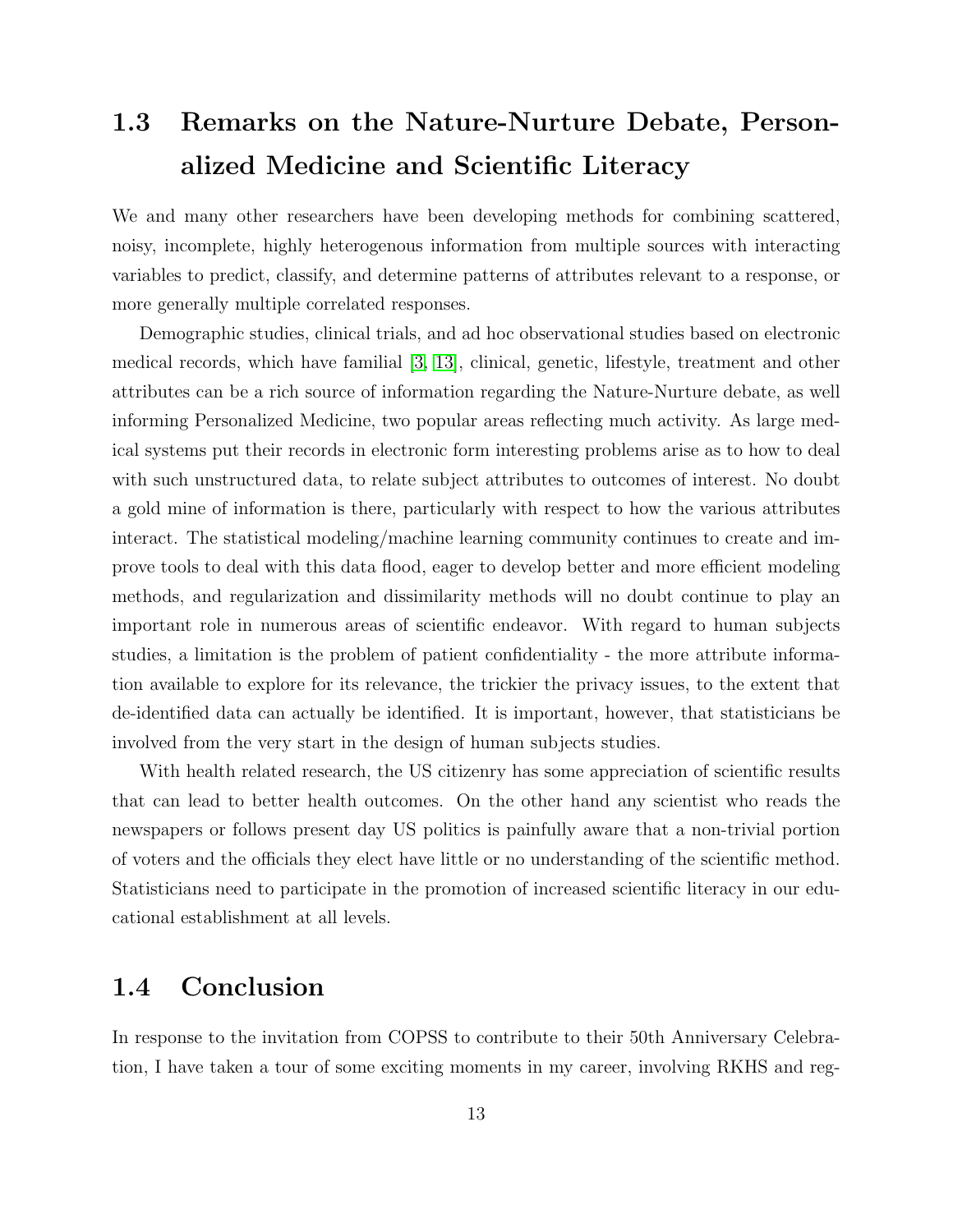ularization methods, pairwise dissimilarities and distances, and LASSO models, dispensing un-asked for advice to new researchers along the way. I have made a few remarks concerning the richness of models based on RKHS, as well as models involving sparsity-inducing penalties with some remarks involving the Nature-Nurture Debate and Personalized Medicine. I end this contribution with thanks to my many coauthors-identified here or not, and to my terrific present and former students. Advice: Treasure your collaborators! Have great students!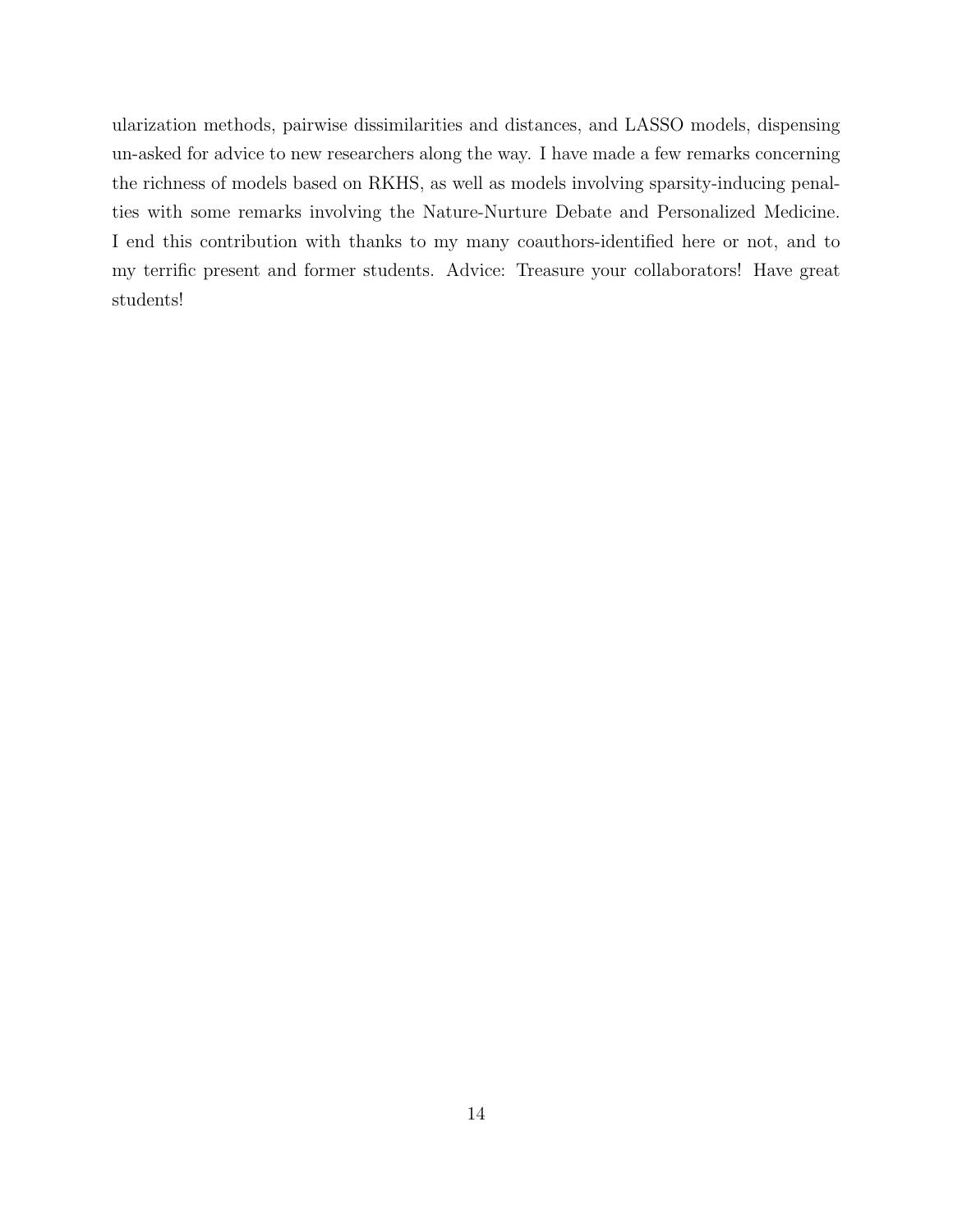# Bibliography

- <span id="page-15-0"></span>[1] N. Aronszajn. Theory of reproducing kernels. Trans. Am. Math. Soc., 68:337–404, 1950.
- <span id="page-15-8"></span>[2] S. Chen, D. Donoho, and M. Saunders. Atomic decomposition by basis pursuit. SIAM J. Sci. Comput., 20:33–61, 1998.
- <span id="page-15-7"></span>[3] H. Corrada Bravo, K. E. Lee, B. E. K. Klein, R. Klein, S. K. Iyengar, and G. Wahba. Examining the relative influence of familial, genetic and environmental covariate information in flexible risk models. Proceedings of the National Academy of Sciences, 106:8128– 8133, 2009. Open Source at www.pnas.org/content/106/20/8128.full.pdf+html, PMCID: PMC 2677979.
- <span id="page-15-1"></span>[4] P. Craven and G. Wahba. Smoothing noisy data with spline functions: estimating the correct degree of smoothing by the method of generalized cross-validation. Numer. Math., 31:377–403, 1979.
- <span id="page-15-5"></span>[5] B. Efron. The estimation of prediction error: covariance penalties and cross-validation. J. Amer. Statist. Assoc., 99:619–632, 2004.
- <span id="page-15-3"></span>[6] D. Girard. A fast 'Monte-Carlo cross-validation' procedure for large least squares problems with noisy data. Numer. Math., 56:1–23, 1989.
- <span id="page-15-4"></span>[7] D. Girard. Asymptotic optimality of the fast randomized versions of  $GCV$  and  $C<sub>L</sub>$  in ridge regression and regularization. Ann. Statist., 19:1950–1963, 1991.
- <span id="page-15-2"></span>[8] G. Golub, M. Heath, and G. Wahba. Generalized cross validation as a method for choosing a good ridge parameter. Technometrics, 21:215–224, 1979.
- <span id="page-15-6"></span>[9] C. Gu. Smoothing Spline ANOVA Models. Springer, 2002.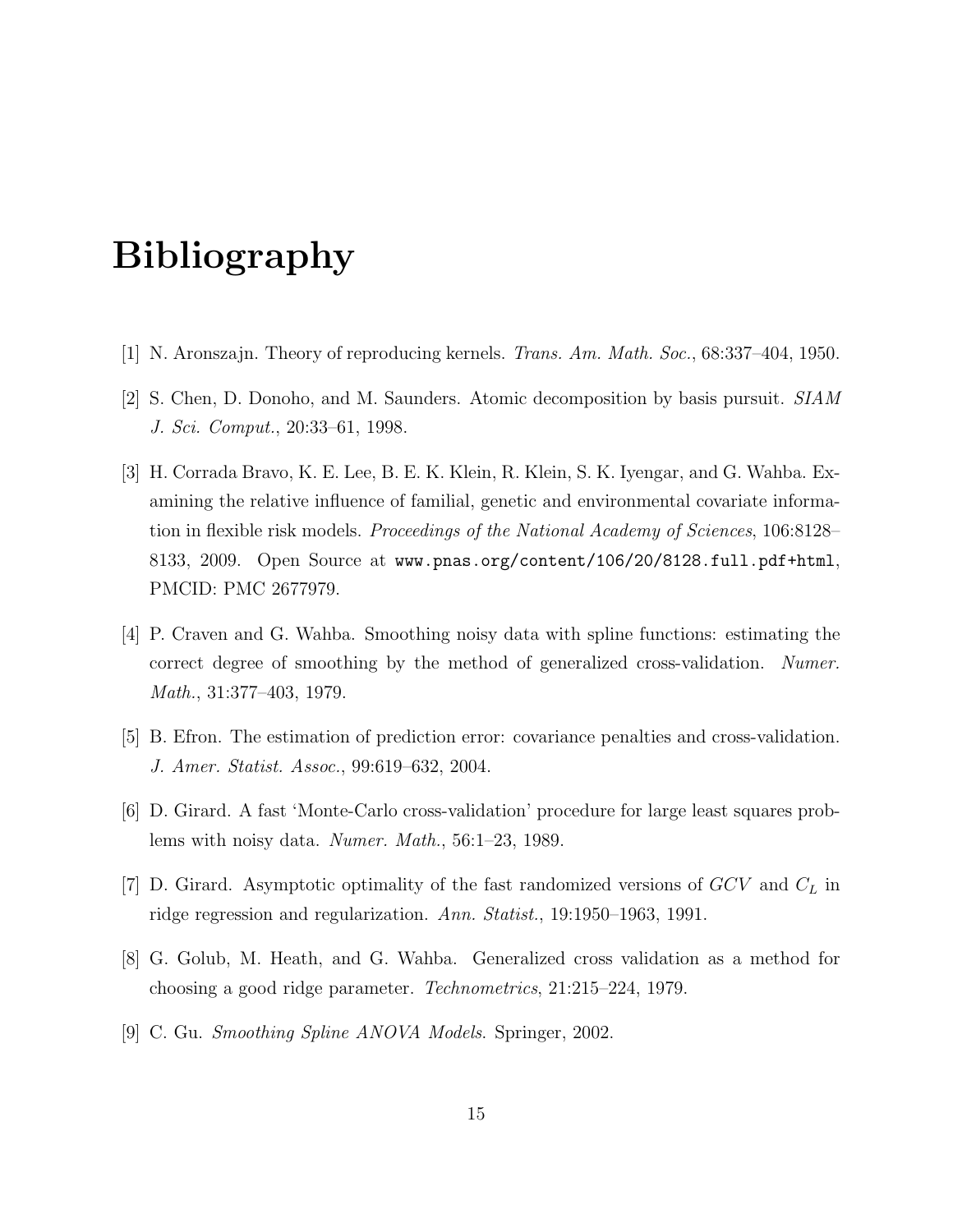- <span id="page-16-5"></span>[10] C. Gu and G. Wahba. Smoothing spline ANOVA with component-wise Bayesian "confidence intervals". J. Computational and Graphical Statistics, 2:97–117, 1993.
- <span id="page-16-4"></span>[11] M. Hutchinson. A stochastic estimator for the trace of the influence matrix for Laplacian smoothing splines. *Commun. Statist.-Simula.*, 18:1059–1076, 1989.
- <span id="page-16-0"></span>[12] G. Kimeldorf and G. Wahba. Some results on Tchebycheffian spline functions. J. Math. Anal. Applic., 33:82–95, 1971.
- <span id="page-16-11"></span>[13] J. Kong, B. Klein, R. Klein, K. Lee, and G. Wahba. Using distance correlation and Smoothing Spline ANOVA to assess associations of familial relationships, lifestyle factors, diseases and mortality. PNAS, pages 20353–20357, 2012.
- <span id="page-16-8"></span>[14] Y. Lee and C.-K. Lee. Classification of multiple cancer types by multicategory support vector machines using gene expression data. Bioinformatics, 19:1132–1139, 2003.
- <span id="page-16-9"></span>[15] Y. Lee, Y. Lin, and G. Wahba. Multicategory support vector machines, theory, and application to the classification of microarray data and satellite radiance data. J. Amer. Statist. Assoc., 99:67–81, 2004.
- <span id="page-16-10"></span>[16] Y. Lee, G. Wahba, and S. Ackerman. Classification of satellite radiance data by multicategory support vector machines. J. Atmos. Ocean Tech., 21:159–169, 2004.
- <span id="page-16-1"></span>[17] K. C. Li. From Stein's unbiased risk estimates to the method of generalized crossvalidation. Ann. Statist., 13:1352–1377, 1985.
- <span id="page-16-2"></span>[18] K. C. Li. Asymptotic optimality of  $C<sub>L</sub>$  and generalized cross validation in ridge regression with application to spline smoothing. Ann. Statist., 14:1101-1112, 1986.
- <span id="page-16-3"></span>[19] K. C. Li. Asymptotic optimality for C sub p , C sub L , cross-validation and generalized cross validation: discrete index set. Ann. Math. Statist., 15:958–975, 1987b.
- <span id="page-16-6"></span>[20] Y. Lin, Y. Lee, and G. Wahba. Support vector machines for classification in nonstandard situations. Machine Learning, 46:191–202, 2002.
- <span id="page-16-7"></span>[21] Y. Lin, G. Wahba, H. Zhang, and Y. Lee. Statistical properties and adaptive tuning of support vector machines. Machine Learning, 48:115–136, 2002.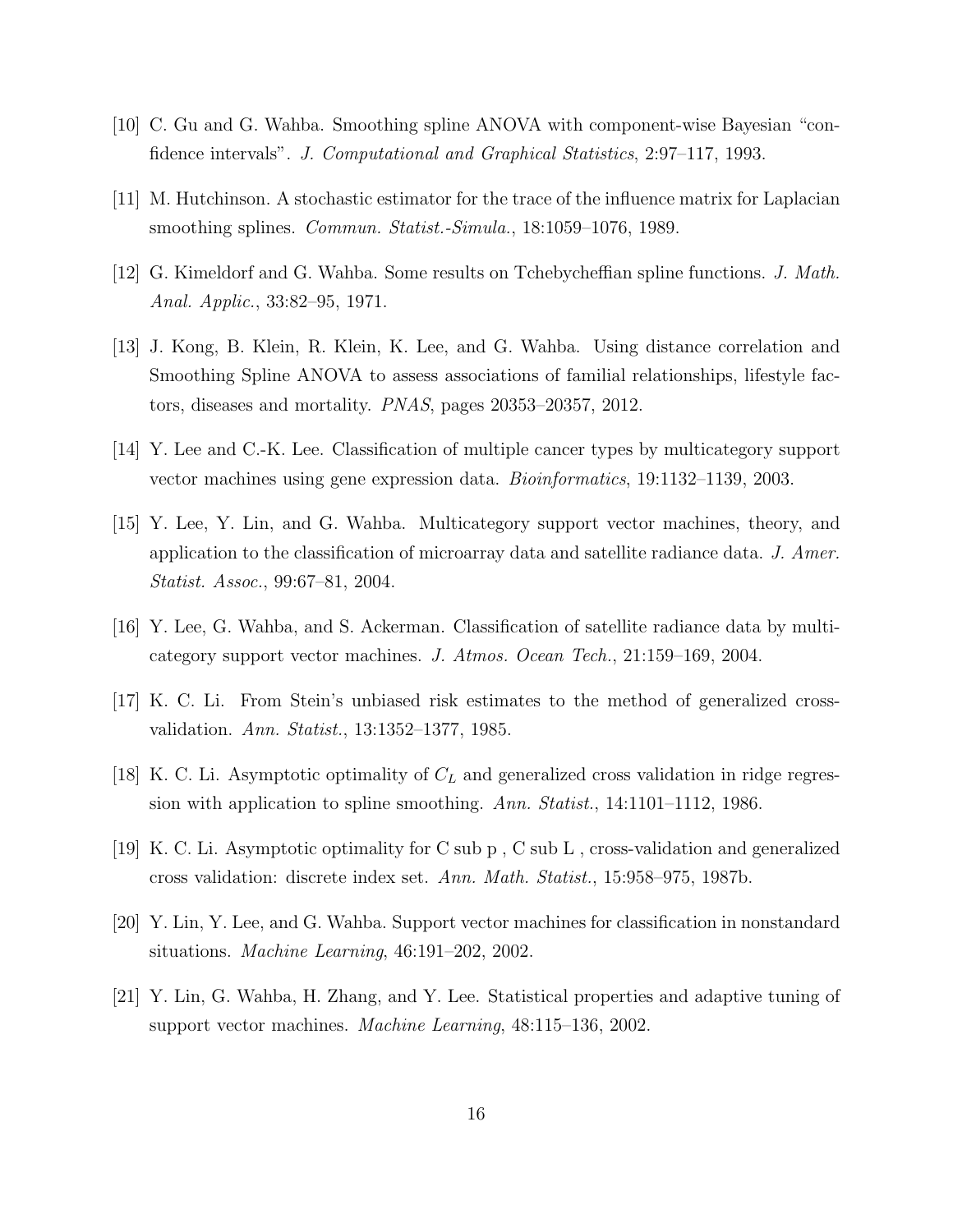- <span id="page-17-4"></span>[22] F. Lu, S. Keles, S. Wright, and G. Wahba. A framework for kernel regularization with application to protein clustering. Proceedings of the National Academy of Sciences, 102:12332–12337, 2005. Open Source at www.pnas.org/content/102/35/12332, PMCID: PMC118947.
- <span id="page-17-7"></span>[23] F. O'Sullivan. A statistical perspective on ill-posed inverse problems. Statistical Science, 1:502–527, 1986a.
- <span id="page-17-0"></span>[24] E. Parzen. An approach to time series analysis. Ann. Math. Statist., 32:951–989, 1962.
- <span id="page-17-10"></span>[25] W. Shi, G. Wahba, R. Irizarry, H. Corrada Bravo, and S. Wright. The partitioned LASSO-Patternsearch algorithm with application to gene expression data. BMC Bioinformatics, 13-98, 2012.
- <span id="page-17-11"></span>[26] W. Shi, G. Wahba, S. Wright, K. Lee, B. Klein, and R. Klein. LASSO Pattern search algorithm with applications to ophthalmology and genomic data. Statistics and Its Interface, 1:137–153, 2008. SII-1-1-A12-Shi.pdf, PMCID:PMC2566544.
- <span id="page-17-5"></span>[27] G. Szekely and M. Rizzo. Brownian distance covariance. Ann. Appl. Statist., 3:1236– 1265, 2009.
- <span id="page-17-9"></span>[28] R. Tibshirani. Regression shrinkage and selection via the LASSO. J. Roy. Stat. Soc, B, 58:267–288, 1996.
- <span id="page-17-6"></span>[29] A. Tikhonov. Solution of incorrectly formulated problems and the regularization method. Soviet Math. Dokl., 4:1035–1038, 1963.
- <span id="page-17-3"></span>[30] V. Vapnik. The Nature of Statistical Learning Theory. Springer, 1995.
- <span id="page-17-8"></span>[31] G. Wahba. Practical approximate solutions to linear operator equations when the data are noisy. SIAM J. Numer. Anal., 14:651–667, 1977a.
- <span id="page-17-2"></span>[32] G. Wahba. Bayesian "confidence intervals" for the cross-validated smoothing spline. J. Roy. Stat. Soc. Ser. B, 45:133–150, 1983.
- <span id="page-17-1"></span>[33] G. Wahba. Spline Models for Observational Data. SIAM, 1990. CBMS-NSF Regional Conference Series in Applied Mathematics, v. 59.